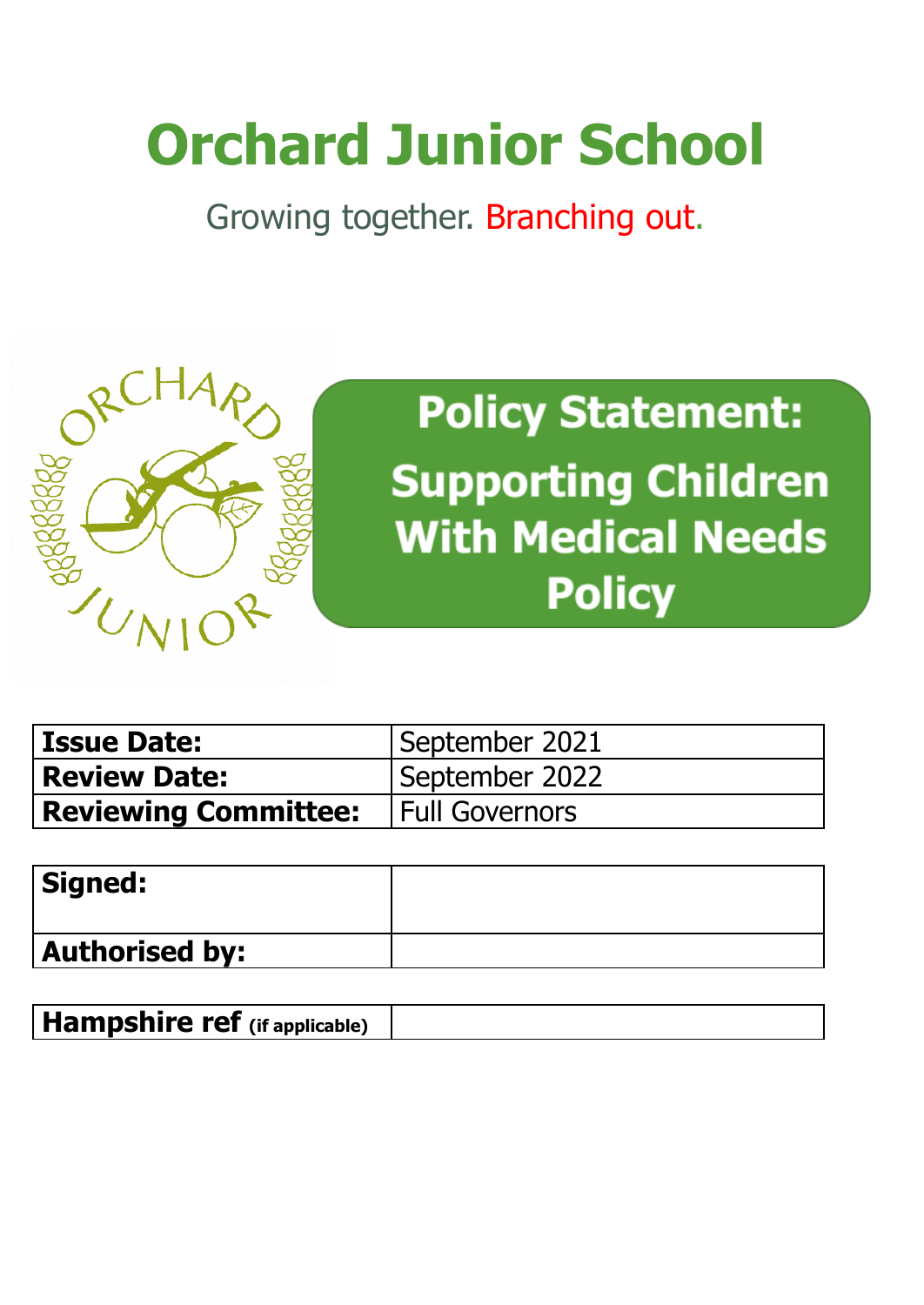## **Supporting Children With Medical Needs**

In line with the duty, which came into force on 1<sup>st</sup> September 2014, to support pupils at school with medical conditions we are committed to ensuring that all children with medical conditions, in terms of both physical and mental health, are properly supported at Orchard Junior School so that they can play a full and active role in school life, remain healthy and achieve their academic potential.

No child with a medical condition will be denied admission or prevented from taking up a place in our school because arrangements for their medical condition have not been made.

We will ensure that pupils' health is not put at unnecessary risk from, for example, infectious diseases therefore we will not accept a child in school at times where it would be detrimental to the health of that child or others to do so.

This policy will be reviewed regularly (annually in the summer term) and it is readily accessible to parents and school staff.

## **Policy implementation**

The named person, who has overall responsibility for policy implementation, is Carol Taylor, Headteacher.

They will

- ensure that sufficient staff are suitably trained;
- ensure that all relevant staff will be made aware of the child's condition;
- cover arrangements in case of staff absence or staff turnover to ensure someone is always available;
- brief supply teachers; sports coaches and after school club providers
- carry out risk assessments for school visits, residential trips, and other school activities outside the normal timetable;

and

• monitor individual healthcare plans, reviewing and updating annually or earlier if evidence is presented that the child's needs have changed

## **Procedure to be followed when notification is received that a pupil has a medical condition**

When our school is notified that a pupil has a medical condition we will:

- make arrangements for any staff training or support
- make every effort to ensure that arrangements are put in place within two weeks
- not wait for a formal diagnosis before providing support to pupils

## **Individual healthcare plans**

Our school will send home a health questionnaire. Any parent reporting that their child has an ongoing medical condition such as asthma, epilepsy, diabetes or more complex medical condition will be asked to complete an Individual Healthcare Plan (IHP). It is a legal requirement that this is updated annually. At our school we will ensure that plans are reviewed at least annually, or earlier if evidence is presented that the child's needs have changed. We will assess and manage risks to the child's education, health and social wellbeing, and minimises disruption.

Our IHP requires information about:

**•** the **medical condition, its triggers, signs, symptoms and treatments;**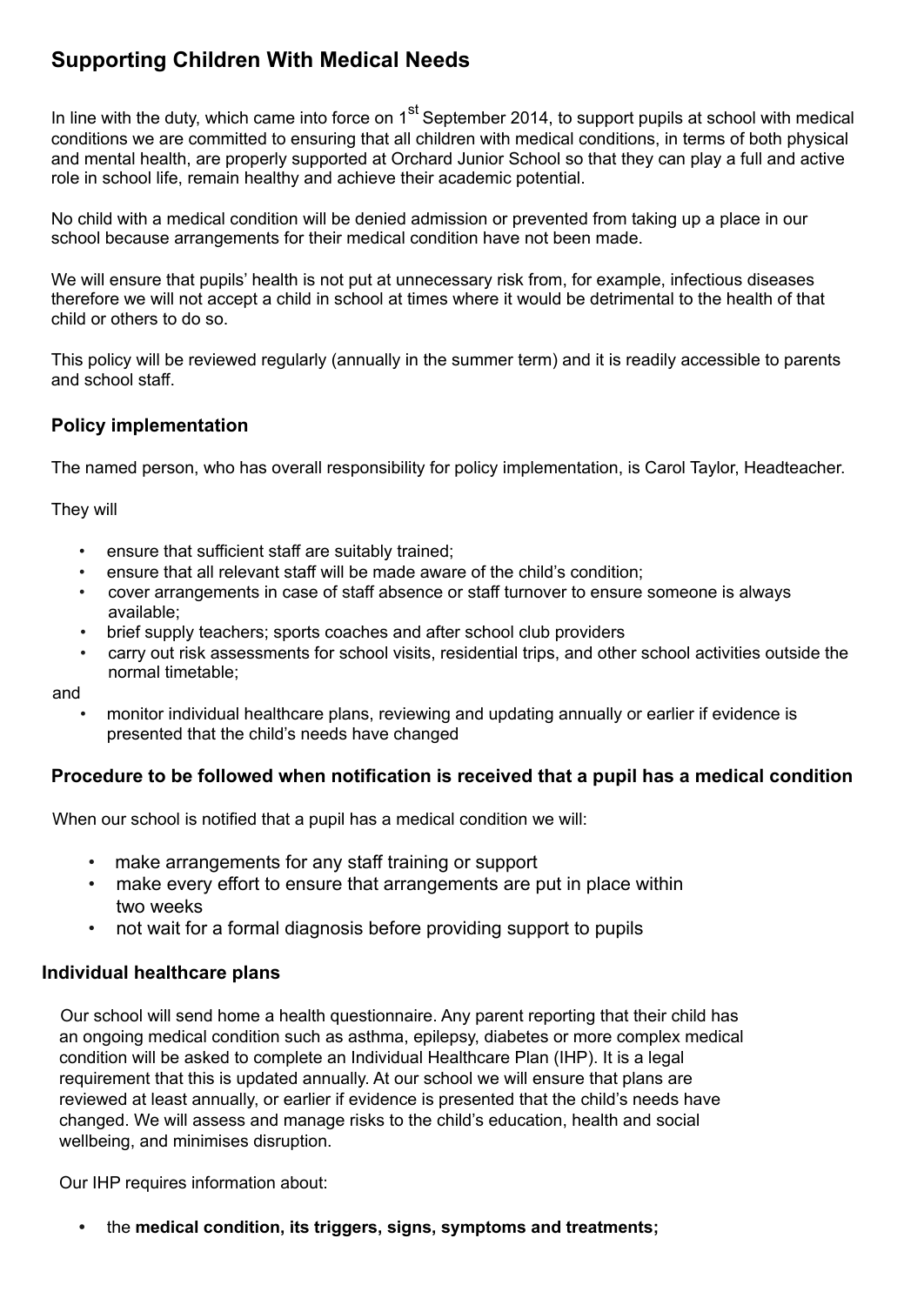- the **pupil's resulting needs,** including medication (dose, side effects and storage) and other treatments, time, facilities, equipment, testing, access to food and drink where this is used to manage their condition, dietary requirements and environmental issues, e.g. crowded corridors, travel time between lessons;
- specific **support for the pupil's educational, social and emotional** needs for example, how absences will be managed, requirements for extra time to complete exams, use of rest periods or additional support in catching up with lessons, counselling sessions;
- the level **of support** needed (NB If a child is self-managing their medication, this should be clearly stated with appropriate arrangements for monitoring)
- **who will provide this support,** their training needs, expectations of their role and confirmation of proficiency to provide support for the child's medical condition from a healthcare professional; and cover arrangements for when they are unavailable;
- who in the school needs to be aware of the child's condition and the support required;
- arrangements for **written permission from parents** for medication to be administered by a member of staff, or self-administered by the pupil during school hours;
- arrangements or procedures required for **school trips** or other school activities outside of the normal school timetable that will ensure the child can participate, e.g. risk assessments;
- **what to do in an emergency,** including whom to contact, and contingency arrangements. Some children may have an emergency healthcare plan prepared by their lead clinician that could be used to inform development of their individual healthcare plan.

## **Roles and responsibilities**

It is the responsibility of the child's parents to keep the School informed **in writing** of any changes regarding the administration of medicines to their child through the school office, and to participate fully in any further meetings required.

At our school the person designated by the Head Teacher to be responsible for setting up the initial arrangements to support pupils at school with medical conditions, in line with current LA requirements, is the Administration Officer (currently Mrs Julie Croton). The Administration Officer will be responsible for robust and clear record keeping. If necessary, in their absence, any other member of the office team may deputise as selected by the Finance Manager (currently Ms Angela Symes).

Following the set-up of the requirements, the Admin Officer at our school the people involved in fulfilling the arrangements to support pupils at school with medical conditions include:

- Admin staff based in the school office (currently Ms Symes, Mrs Croton, Mrs Baxter, Mrs Trunley).
- Relevant class based staff dependent upon individual pupil needs
- Any other member of staff who has a school first aid qualification dependent upon individual pupil needs

## **Staff training and support**

Staff are supported in carrying out their role to support pupils with medical conditions through appropriate training (see training record held in the school office). Training needs are assessed regularly and training will be accessed through HTLC, St John Ambulance and Lead Clinicians.

Any member of school staff providing support to a pupil with medical needs will have received suitable training.

No member of staff will give prescription medicines or undertake healthcare procedures without appropriate training or instruction (updated to reflect requirements within individual healthcare plans).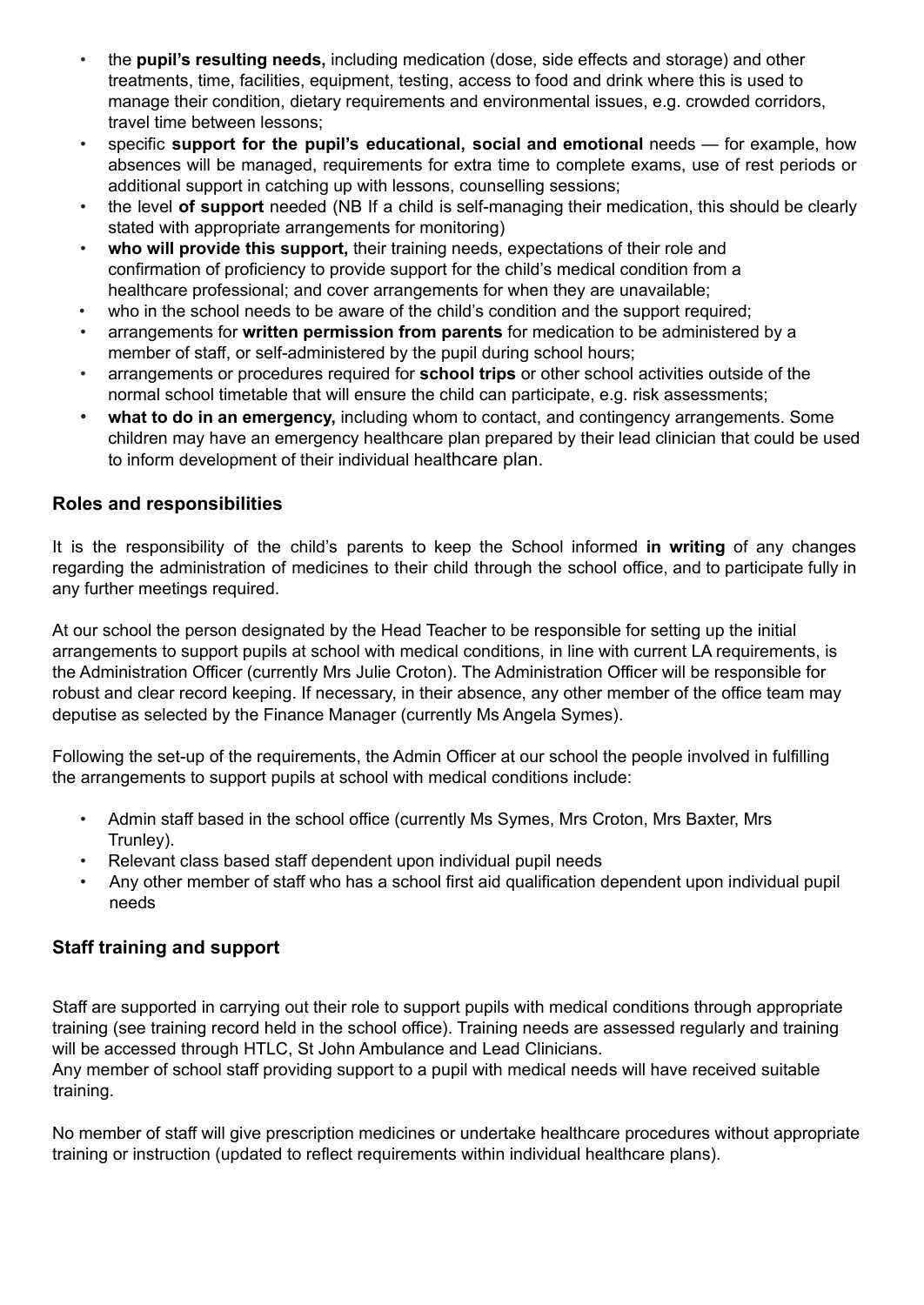## **The child's role in managing their own medical needs**

Where children are deemed competent to manage their own health needs and medicines by their parents and medical professional they will be supported to do this. We see this as an important step towards preparing pupils for the next stage of their education.

## **Managing medicines on school premises**

At our school:

- medicines will only be administered at school when it would be detrimental to a child's health or school attendance not to do so
- no child will be given prescription or non-prescription medicines without their parent's written consent (by completion of homely medicine permission letter)
- we will never give medicine containing aspirin unless prescribed by a doctor.
- Medication, e.g. for pain relief will never be administered without first checking maximum dosages and when the previous dose was taken.
- Parents will be informed when liquid paracetomol (Calpol) or Cetirizine Hydrochloride (Piriton) is administered
- where clinically possible, we will expect that medicines will be prescribed in dose frequencies which enable them to be taken outside school hours
- we will only accept prescribed medicines if
	- they: o are in-date
	- o are labelled
	- **o are provided in the original container as dispensed by a pharmacist**
	- *o* **include instructions for administration, dosage and storage.** *(NB The exception to this is insulin, which must still be in date, but will generally be available to schools inside an insulin pen or a pump, rather than in its original container)*
- all medicines will be stored safely.
- Children will know where their medicines are at all times and will be able to access them immediately. Medicines and devices such as asthma inhalers, blood glucose testing meters and adrenaline pens will be always readily available to children. All other medicines will be stored in the school office with school staff being aware of the location.
- when no longer required, medicines will be returned to the parent to arrange for safe disposal. Sharps boxes will always be used for the disposal of needles and other sharps
- a child who has been prescribed a controlled drug may legally have it in their possession if they are competent to do so, but passing it to another child for use is an offence. Monitoring arrangements may be necessary. Schools should otherwise keep controlled drugs that have been prescribed for a pupil securely stored in a non-portable container and only named staff should have access. Controlled drugs should be easily accessible in an emergency. A record should be kept of any doses used and the amount of the controlled drug held
- school staff will administer a controlled drug to the child for whom it has been prescribed. Staff administering medicines will do so in accordance with the prescriber's instructions.
- We will keep a record of all medicines administered to individual children, stating what, how and how much was administered, when and by whom. Any side effects of the medication to be administered at school will be noted in school

## **Non-prescribed medicines**

At our school we will administer non-prescription medicines.

Following on from Supporting Pupils with Medical Conditions, December 2015, we have decided to review and renew our policies and procedures and from 29<sup>th</sup> January 2018 we will carry on accepting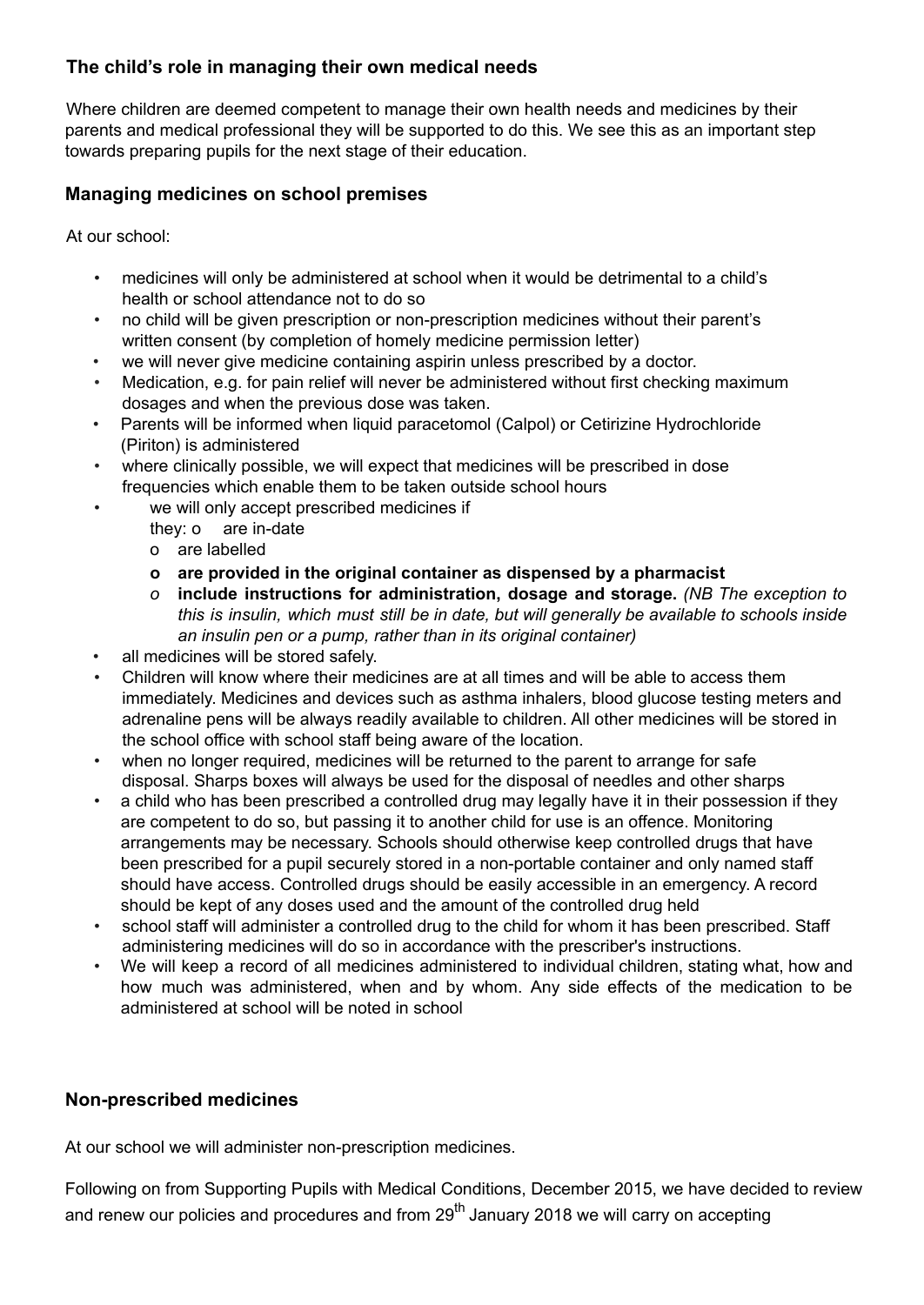non-prescribed medicines into school but will keep a small stock of Homely Remedies such as a parent/carer may have at home such as:

- \* Paracetamol (Calpol) suitable for children aged 6 years plus
- \* Cetirizine Hydrochloride (Piriteze) suitable for children aged 6 years plus
- \* Mepyramine Maleate 2% w/w (Anthisan) bite and sting cream.
- Vaseline Petroleum Jelly

We will only administer these Homely Remedies as per the direction on the packaging which tells us the correct dose to give. Obviously we would not keep a child in school unnecessarily if they were very poorly. If we did give your child any Calpol and/or Piriteze during the school day, we would contact you to let you know via our school text message system or telephone call from the School Office.

Keeping Homely Remedies on site ensures school can keep track of expiry dates and ensure equality for all; no child shall be at a disadvantage if their parent/carer is unable to come into school to administer medication as parents/carers can consent to school taking on this role.

## **Record keeping**

We will ensure that written records are kept of all medicines administered to children. We recognise that records offer protection to staff and children and provide evidence that agreed procedures have been followed. Parents will be informed if their child has been unwell at school.

## **Emergency procedures**

The emergency services should be contacted requesting an ambulance and giving the following information:

- The school telephone number
- The relevant staff member's name
- The location where the ambulance is needed, using full address and postcode
- The exact location of the patient within school setting
- The name of the child and a brief description of their symptoms
- The best entrance to use and that there will be someone to meet the ambulance and take the crew to the patient

Where a child has an individual healthcare plan, this will clearly define what constitutes an emergency and provide a process to follow. All relevant staff will be made aware of the emergency symptoms and procedures. We will ensure other children in the school know what to do in the event of an emergency i.e. informing a teacher immediately if they are concerned about the health of another child.

Where a child is required to be taken to hospital, a member of staff will stay with the child until their parents arrives, this includes accompanying them to hospital by ambulance if necessary (taking any relevant medical information, care plans etc that the school holds).

## **Emergency Asthma Inhalers and Auto Injector Pens**

Schools may hold asthma inhalers and Auto Injector Pens for emergency use. As a school yve have agreed to purchase and keep emergency inhalers. These can only be used for pupils who already have a completed permission form and IHP. School emergency inhalers will only be used in an emergency and at all times the school will seek to use the child's prescribed inhaler.